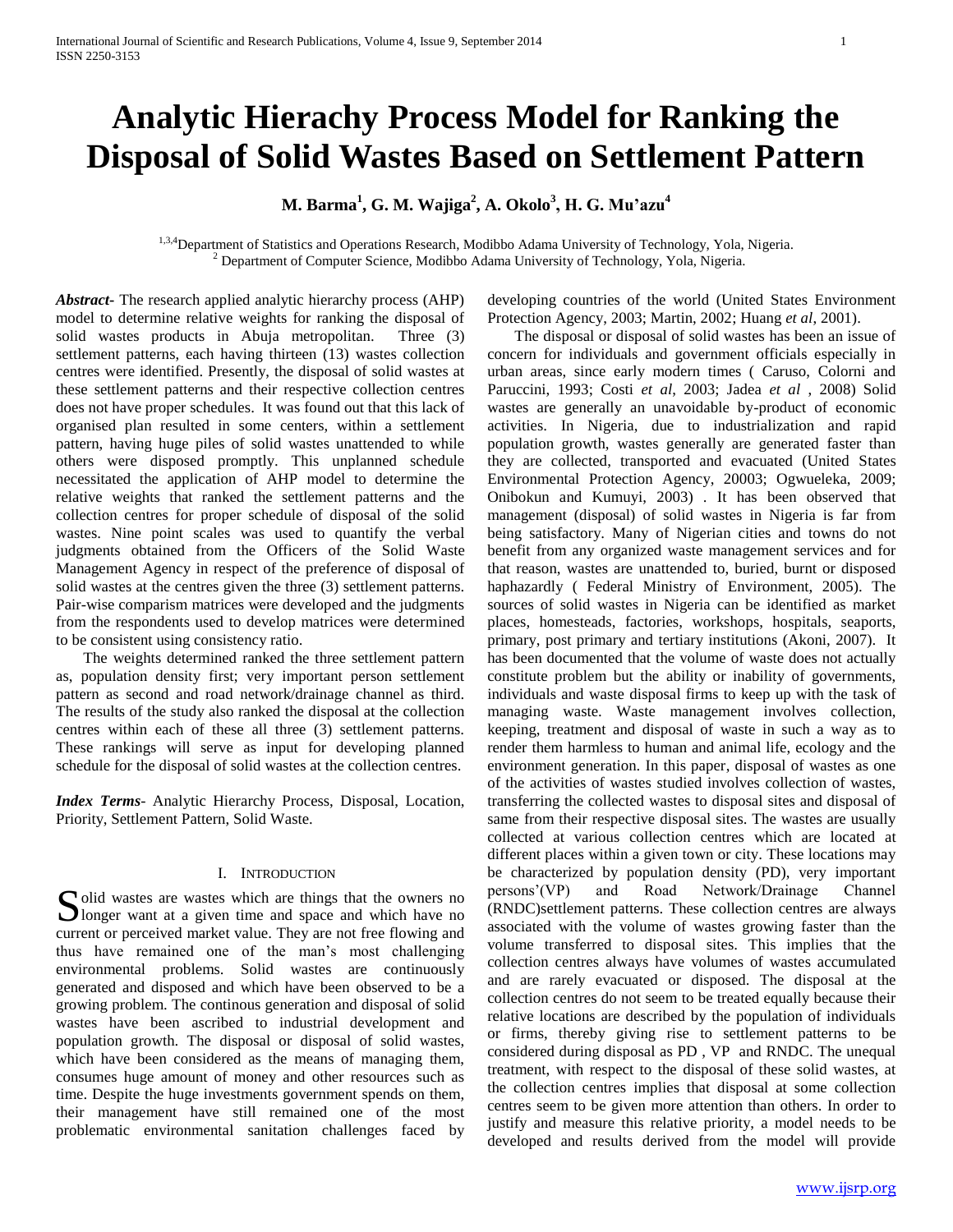numerical measure that describes the preferential treatment of the solid waste disposal at the various collection centres.

 AHP is a multi criteria decision making approach that has good mathematical properties appropriate for incorporating value judgments of decision makers in modeling for selection of best alternatives. It is equally appropriate for providing numerical measure of ranking of set decision making criteria. In addition to its usefulness for decision making, it is also a tool used for deriving information for planning. Thus, AHP is a decision support tool that can be used to solve complex decision problems. It is modeled in tree- like multi-level hierarchy structure of objective, criteria, sub-criteria and alternatives. Pair wise comparism of the criteria and or sub-criteria is established to model same as a pair wise matrix. The result of the evaluation of the matrix is weights of importance of the decision criteria and the relative performance measures of the alternatives in terms of each individual decision criteria ( Alonso and Lamata, 2006; Winston, 1993; Zamali, Mohd and AbuOsman, 2010). In this paper, an Analytic Hierarchy Process (AHP) model is developed for determining ratings for solid waste disposal at collection centers in Abuja Metropolis. The model incorporates the value judgments of the stakeholders of solid wastes management. The choice of AHP for this problem situation is its suitability in determining accurate estimation pertinent to data through its pair wise comparison. Input to the pair wise comparison is the expression of decision maker's opinion about the value of one single pair wise comparison at a time. Doing this requires that a decision maker chooses his answers among 10-17 discrete choices- each choice is expressed as a linguistic phrase(Zamali, Mohd and Abu Osman, 2010; Saaty, 1980). The pair wise comparisons are quantified by using a scale which is one-to-one mapping between the sets discrete linguistic choices available to the decision maker and a discrete set of numbers, which represents the importance, or weights of the previous linguistic choices. Saaty (1980) proposed such scale quantification as contained in Table 1.

| Table 1: Scale of Relative Importance. |  |
|----------------------------------------|--|
|                                        |  |

| Intensity of      | <b>Definition</b>                | <b>Explanation</b>  |
|-------------------|----------------------------------|---------------------|
| <b>Importance</b> |                                  |                     |
|                   | Equal importance                 | Two activities      |
|                   |                                  | contribute equally  |
| 3                 | of<br>Weak importance            | Experience and      |
|                   | one over another                 | slightly favour one |
|                   |                                  | activity<br>over    |
|                   |                                  | another             |
| 5                 | Essential<br>strong<br><b>or</b> | Experience and      |
|                   | importance                       | judgment strongly   |
|                   |                                  | favour one activity |
|                   |                                  | over another        |
| 7                 | Demonstrated                     | An activity is      |
|                   | importance                       | strongly favoured   |
|                   |                                  | and its dominance   |
|                   |                                  | demonstrated<br>in  |
|                   |                                  | practice            |
| 9                 | Absolute importance              | The evidence        |
|                   |                                  | favouring<br>one    |
|                   |                                  | activity<br>over    |

|             |                             | another is<br>the<br>highest possible of<br>affirmation |
|-------------|-----------------------------|---------------------------------------------------------|
|             |                             |                                                         |
| 2,4,6,8     | Intermediate<br>values      | When compromise                                         |
|             | between the two             | is needed                                               |
|             | adjacent judgments          |                                                         |
| Reciprocals | If activity $i$ has one of  |                                                         |
| above<br>of | the non zero<br>nos.        |                                                         |
| nonzero     | assigned to it when         |                                                         |
|             | compared to activity $j$ ,  |                                                         |
|             | then $j$ has the reciprocal |                                                         |
|             | value when compared         |                                                         |
|             | to i.                       |                                                         |

 Triantaphyllou and Mann (1994) proposed an evaluation of seventy eight (78) different scales in which all alternative scales depart from some psychological theories and developed numbers which were used based on these psychological theories. According Triantaphyllou and Mann (1995) another attempt at providing scales was proposed by Weber in 1846 by stating a law regarding a stimulus of measurable magnitude. The law asserted that a change in sensation is noticed if the stimulus is increased by a constant percentage of the stimulus itself. This implies that people are unable to make choices from an infinite set. Psychological experiments have also shown that individuals cannot simultaneously compare more than seven objects (plus or minus two). This is the reason why Saaty established nine (9) as the upper limit and one (1) as the lower limit of his scales and a unit difference between successive scales.

 The objective of this research is to provide numerical measures that rank the collection centres and settlement patterns relative to each other for preferential disposal of solid wastes at these centres and settlement patterns in Abuja Metropolitan Council. This is to serve as information for solid waste managers in planning for the disposal of solid wastes at these centres.

#### II. METHODOLOGY

 Personal visitation to Abuja, the capital city of Nigeria was made in October, 2011. Face - to - face interview and questionnaire were used as instruments for eliciting responses from the Officers of Solid Waste Management Agency and Federal Ministry of Environment, Abuja. Documented materials on the operations of these organizations were also consulted for relevant data to the research. From the sources, the operations of the existing disposal functional element was identified and assessed. Parameters measured and assessed were:

- (i) Number and location of waste collection sites;
- (ii) The settlement patterns of the collection sites expressed as population density (PD), Very Important Population (VP) and Road Network/Drainage Channels (RNDC)
- (iii) Assessment, in terms of numerical ratings, of the priority of collection sites relative to each other and according to settlement patterns.

 Based on the measurements and assessments of the parameters and the preferential scaling of verbal judgments of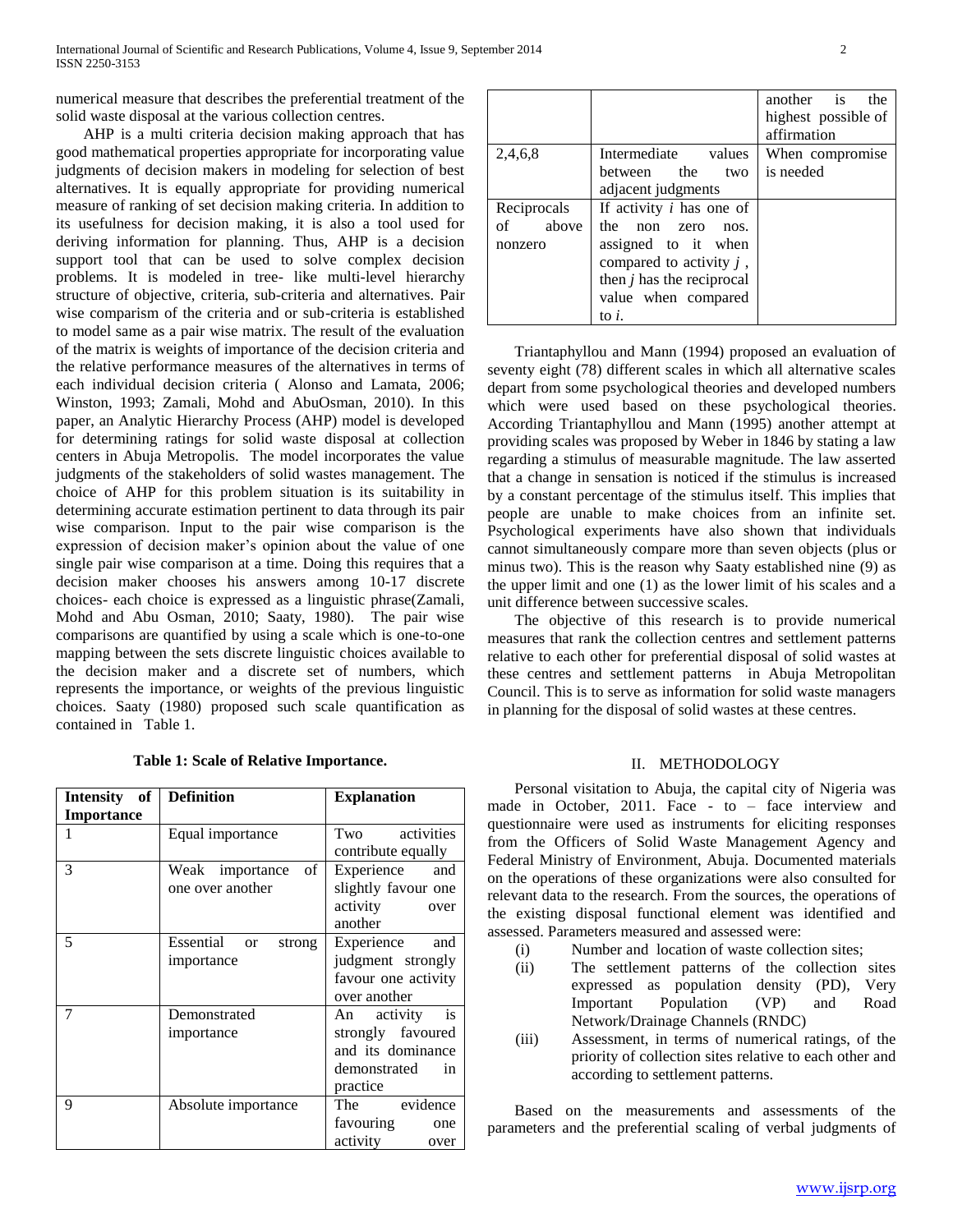the Staff of Solid Wastes Management Agency, Abuja, pair wise comparism matrices of the various collection sites, based on settlement patterns, were developed and from which their relative preferential ratings were determined. Numerical rating of the responses elicited from the respondents were established using nine point scale as contained in Table 2 below.

| S. No. | <b>Verbal judgments of preferences</b> | <b>Numerical Rating</b> |
|--------|----------------------------------------|-------------------------|
|        | Extremely preferred                    |                         |
|        | Very strongly to extremely preferred   | о                       |
|        | Very strongly preferred                |                         |
|        | Strongly to very strongly preferred    | n                       |
|        | Strongly preferred                     |                         |
|        | Moderately to strongly Preferred       |                         |
|        | Moderately preferred                   |                         |
|        | <b>Equally to moderately Preferred</b> |                         |
|        | Equally preferred                      |                         |

#### III. RESULTS

 Nine point (9) scales shown in Table 2 was used in rating the verbal judgments of the relative preferences of the collection sites and the settlement patterns. These assessments gave rise to the development of four pair wise comparism matrices (three of which are for the collection centres according to the three settlement patterns and one for the three settlement patterns). Pair wise comparison matrix showing preferences for the collection centers based on three settlement pattern are shown in Tables 3, 5 and 7 while the corresponding syntheses matrixes are shown in Tables 4, 6 and 8 respectively. Tables 9 shows the pair wise comparisons of the three settlement patterns, while Table 10 and 11 is corresponding the pair wise comparison matrix and synthases matrix.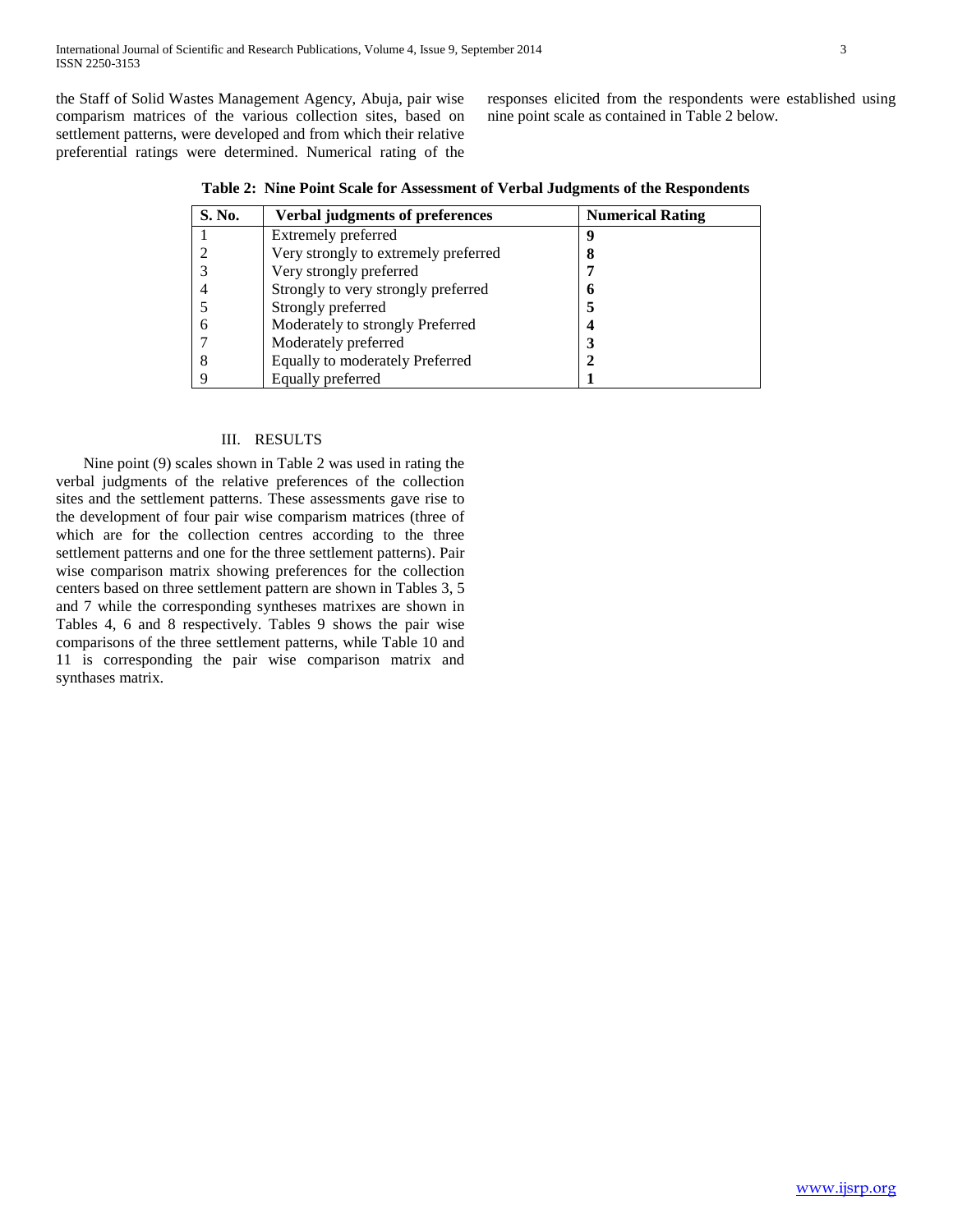International Journal of Scientific and Research Publications, Volume 4, Issue 9, September 2014 4 ISSN 2250-3153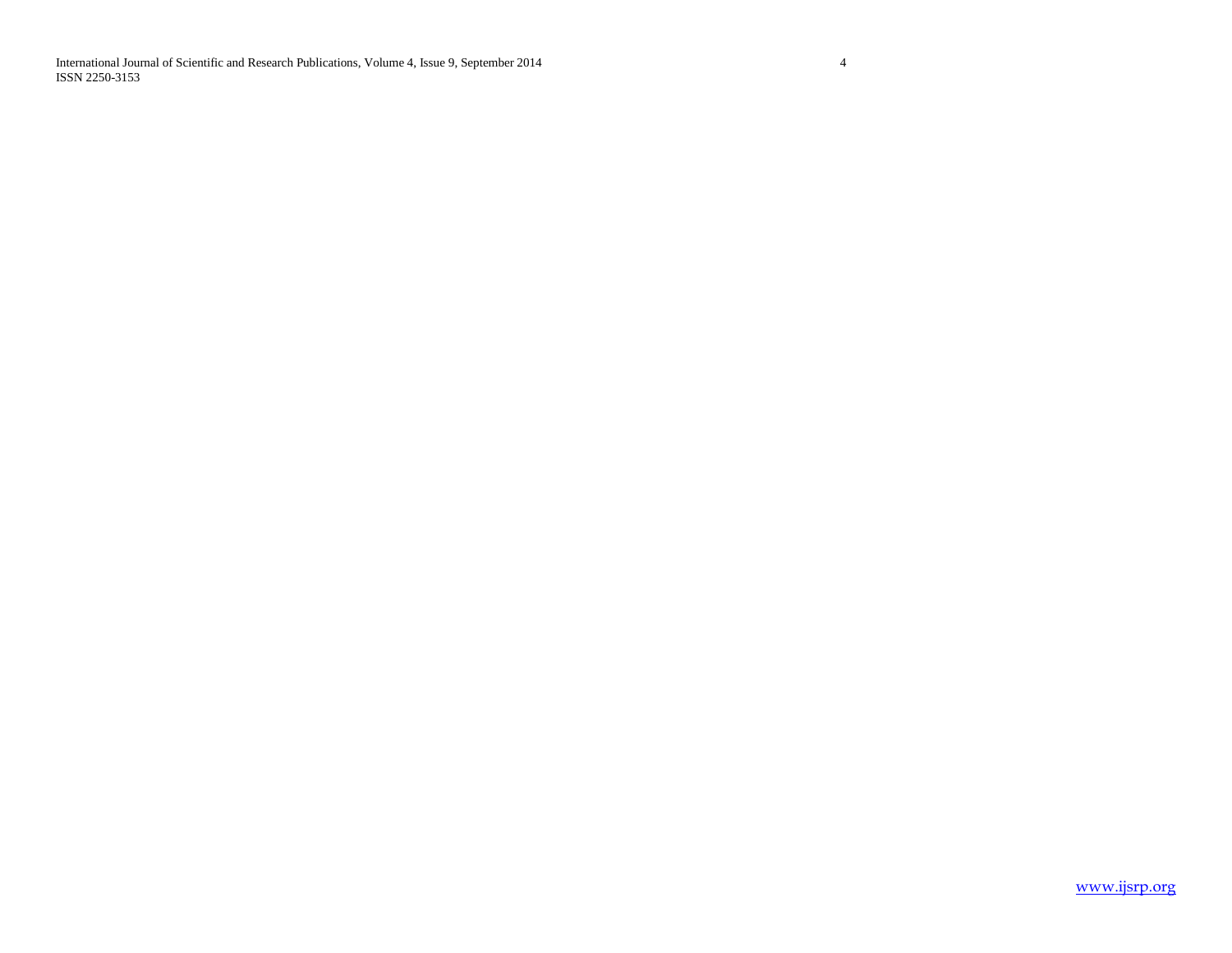**Table3**: The Pair wise Comparison Matrix Showing Preferences for the Collection centers based on PD Settlement Pattern

| Location | Garki I       | Garki II      | Wuse I        | Wuse II        | Cent. A.      | Gwarinpa       | Maitama | Asokoro       | Jabi           | Durimi         | Lugbe          | Kado          | Wuye           |
|----------|---------------|---------------|---------------|----------------|---------------|----------------|---------|---------------|----------------|----------------|----------------|---------------|----------------|
| Garki I  |               | 2             | $\frac{1}{2}$ | $\frac{1}{2}$  | 4             | 3              | 4       | 4             | $\overline{2}$ |                | J.             | ∠             | 3              |
| Garki II | $\frac{1}{2}$ |               | $\frac{1}{2}$ | $\frac{1}{2}$  |               | $\mathfrak{D}$ |         | 4             |                |                | ◠              |               | 3              |
| Wuse I   | 2             | 2             |               | $\mathfrak{D}$ | 5             |                |         | 5             | 3              |                |                |               | 5              |
| Wuse II  | 2             | 2             | $\frac{1}{2}$ |                | 4             | 3              | 4       | 4             | 2              |                |                |               | 3              |
| Cent. A. | $\frac{1}{4}$ | 1/5           | 1/5           | $\frac{1}{4}$  |               | $\frac{1}{2}$  | 6       | 3             | $\frac{1}{2}$  | $\frac{1}{2}$  | $\frac{1}{3}$  | $\frac{1}{2}$ | $\frac{1}{2}$  |
| Gwarinpa | $\frac{1}{3}$ | $\frac{1}{2}$ | $\frac{1}{4}$ | $\frac{1}{3}$  | 2             |                |         |               | $\frac{1}{2}$  | 2              | $\mathfrak{D}$ |               | $\overline{2}$ |
| Maitama  | $\frac{1}{4}$ | 1/5           | $\frac{1}{4}$ | $\frac{1}{4}$  | 1/6           | $\frac{1}{3}$  |         | $\frac{1}{2}$ | $\frac{1}{3}$  | $\frac{1}{3}$  | $\frac{1}{3}$  | $\frac{1}{3}$ | $\frac{1}{3}$  |
| Asokoro  | $\frac{1}{4}$ | $\frac{1}{4}$ | 1/5           | $\frac{1}{4}$  | $\frac{1}{3}$ | $\frac{1}{2}$  |         |               | 1/2            | $\frac{1}{3}$  | $\frac{1}{3}$  | $\frac{1}{2}$ | $\frac{1}{4}$  |
| Jabi     | $1/2$         | $\frac{1}{3}$ | $\frac{1}{3}$ | $\frac{1}{2}$  | ◠             | $\mathfrak{D}$ |         |               |                | $\mathfrak{D}$ | $\frac{1}{2}$  |               | 3              |
| Durimi   | $\frac{1}{3}$ | $\frac{1}{2}$ | $\frac{1}{4}$ | $\frac{1}{3}$  | 2             | $\frac{1}{2}$  | 3       | 3             | $\frac{1}{2}$  |                | $\overline{2}$ |               | $\mathfrak{D}$ |
| Lugbe    | $\frac{1}{3}$ | $\frac{1}{2}$ | $\frac{1}{3}$ | $\frac{1}{2}$  | 3             | 1/2            |         | ⌒             | $\overline{2}$ | $\frac{1}{2}$  |                |               | 2              |
| Kado     | $1/2$         | $\frac{1}{3}$ | $\frac{1}{4}$ | $\frac{1}{3}$  | ⌒             | $\frac{1}{3}$  |         | ◠             | $\frac{1}{3}$  | $\frac{1}{2}$  | $\frac{1}{2}$  |               | $\frac{1}{2}$  |
| Wuye     | $\frac{1}{3}$ | $\frac{1}{3}$ | 1/5           | $\frac{1}{3}$  | 2             | $\frac{1}{2}$  | 3       | 2             | $\frac{1}{3}$  | $\frac{1}{2}$  | $\frac{1}{2}$  |               |                |

**Table 4**: The Syntheses Matrix of the table 3.

| Location | Garki I                                                                                                                                                                 | Garki II | Wuse I | Wuse II | Cent. A. | Gwarinpa | Maitama | Asokoro | Jabi   | Durimi | Lugbe  | Kado   | Wuye   | <b>Priority</b> |
|----------|-------------------------------------------------------------------------------------------------------------------------------------------------------------------------|----------|--------|---------|----------|----------|---------|---------|--------|--------|--------|--------|--------|-----------------|
| Garki I  | 0.1165                                                                                                                                                                  | 0.1970   | 0.1049 | 0.0706  | 0.1231   | 0.1679   | 0.0909  | 0.1127  | 0.1274 | 0.1525 | 0.1744 | 0.0759 | 0.1161 | 0.1254          |
| Garki II | 0.0583                                                                                                                                                                  | 0.0985   | 0.1049 | 0.0706  | 0.1538   | 0.1119   | 0.1136  | 0.1127  | 0.1911 | 0.1017 | 0.1163 | 0.1139 | 0.1161 | 0.1126          |
| Wuse I   | 0.2330                                                                                                                                                                  | 0.1970   | 0.2098 | 0.2824  | 0.1538   | 0.2239   | 0.0909  | 0.1408  | 0.1911 | 0.2034 | 0.1744 | 0.1519 | 0.1935 | 0.1882          |
| Wuse II  | 0.2330                                                                                                                                                                  | 0.1970   | 0.1049 | 0.1412  | 0.1231   | 0.1679   | 0.0909  | 0.1127  | 0.1274 | 0.1525 | 0.1163 | 0.1139 | 0.1161 | 0.1382          |
| Cent. A. | 0.0291                                                                                                                                                                  | 0.0197   | 0.0420 | 0.0353  | 0.0308   | 0.0280   | 0.1364  | 0.0845  | 0.0318 | 0.0254 | 0.0194 | 0.0190 | 0.0194 | 0.0401          |
| Gwarinpa | 0.0388                                                                                                                                                                  | 0.0493   | 0.0524 | 0.0471  | 0.0615   | 0.0560   | 0.0682  | 0.0563  | 0.0318 | 0.1017 | 0.1163 | 0.1139 | 0.0774 | 0.0670          |
| Maitama  | 0.0156                                                                                                                                                                  | 0.0125   | 0.0156 | 0.0156  | 0.0104   | 0.0208   | 0.0625  | 0.0313  | 0.0208 | 0.0208 | 0.0208 | 0.0208 | 0.0208 | 0.0222          |
| Asokoro  | 0.0291                                                                                                                                                                  | 0.0246   | 0.0420 | 0.0353  | 0.0103   | 0.0280   | 0.0455  | 0.0282  | 0.0127 | 0.0169 | 0.0194 | 0.0190 | 0.0194 | 0.0254          |
| Jabi     | 0.0583                                                                                                                                                                  | 0.0328   | 0.0699 | 0.0706  | 0.0615   | 0.1119   | 0.0682  | 0.0563  | 0.0637 | 0.1017 | 0.0291 | 0.0759 | 0.1161 | 0.0705          |
| Durimi   | 0.0388                                                                                                                                                                  | 0.0493   | 0.0524 | 0.0471  | 0.0615   | 0.0280   | 0.0682  | 0.0845  | 0.0318 | 0.0508 | 0.1163 | 0.1139 | 0.0774 | 0.0631          |
| Lugbe    | 0.0388                                                                                                                                                                  | 0.0493   | 0.0699 | 0.0706  | 0.0923   | 0.0112   | 0.0682  | 0.0845  | 0.1274 | 0.0254 | 0.0581 | 0.0759 | 0.0774 | 0.0653          |
| Kado     | 0.0583                                                                                                                                                                  | 0.0328   | 0.0524 | 0.0471  | 0.0615   | 0.0187   | 0.0682  | 0.0563  | 0.0212 | 0.0254 | 0.0291 | 0.0380 | 0.0194 | 0.0406          |
| Wuye     | 0.0388                                                                                                                                                                  | 0.0328   | 0.0420 | 0.0471  | 0.0615   | 0.0280   | 0.0682  | 0.0563  | 0.0212 | 0.0254 | 0.0116 | 0.0759 | 0.0387 | 0.0421          |
|          | $\lambda_{\text{max}} = 13.9500, \text{ CI} = 0.0792, \text{ RI} = 1.5551 \text{ and } \text{CR} = \frac{CI}{RI} = 0.0509 < 0.1, \text{ is OK}$<br>From tables 3 and 4: |          |        |         |          |          |         |         |        |        |        |        |        |                 |

$$
\lambda_{\text{max}} = 13.9500, \text{ CI} = 0.0792, \text{ RI} = 1.5551 \text{ and } \text{CR} = \frac{CI}{RI} = 0.0509 < 0.1, \text{ is OK}
$$

From tables 3 and 4: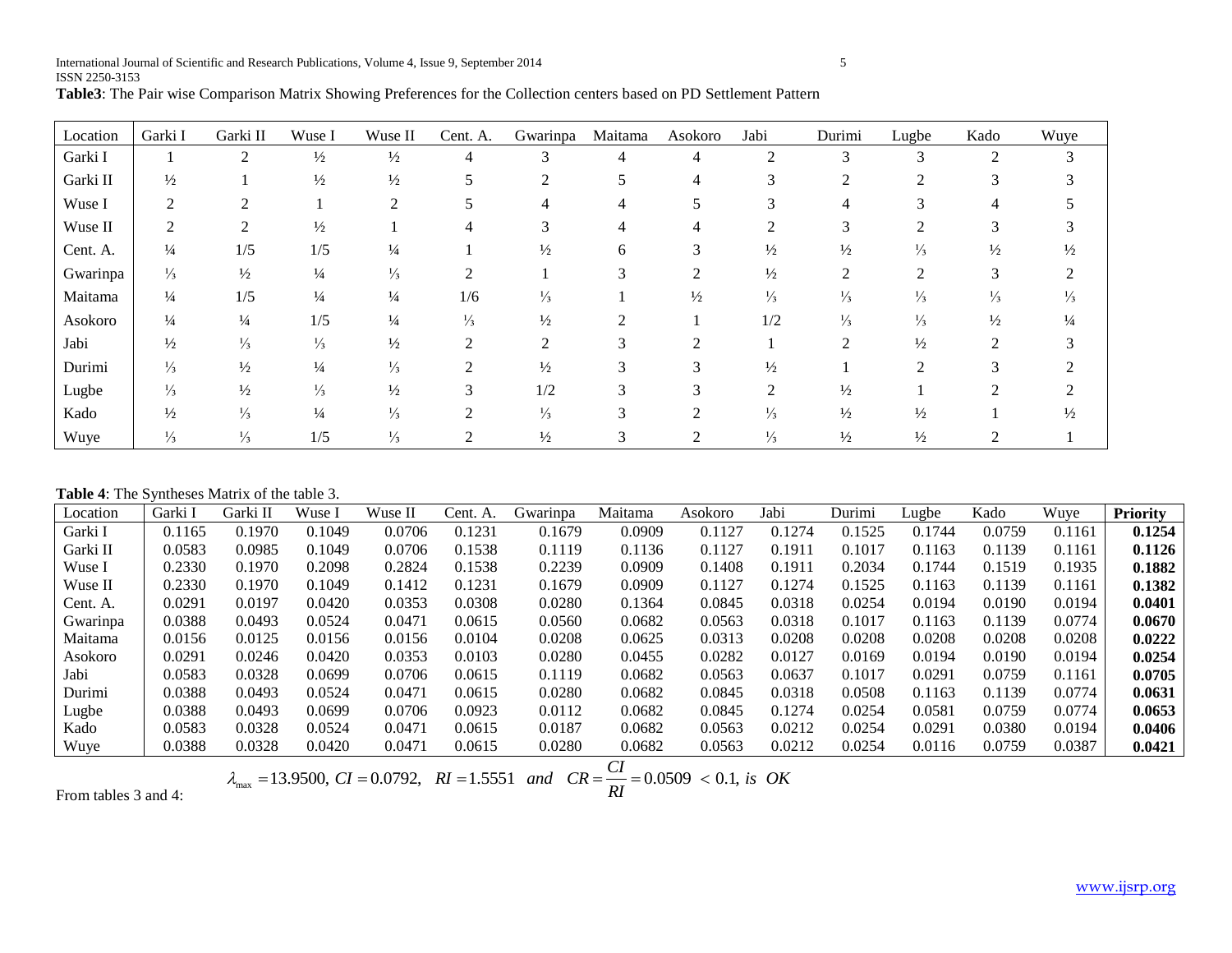# **Table5**: The Pair wise Comparison Matrix Showing Preferences for the Collection centers based on **VP** Settlement Pattern

| Location | Garki I        | Garki II      | Wuse I        | Wuse II        | Cent. A.      | Gwarinpa       | Maitama       | Asokoro       | Jabi           | Durimi         | Lugbe         | Kado           | Wuye          |
|----------|----------------|---------------|---------------|----------------|---------------|----------------|---------------|---------------|----------------|----------------|---------------|----------------|---------------|
| Garki I  |                | 2             | 2             | $\overline{c}$ | $\frac{1}{2}$ | 3              | $\frac{1}{3}$ | $\frac{1}{3}$ | $\overline{2}$ | 3              | 3             | 3              | 3             |
| Garki II | $\frac{1}{2}$  |               | $\frac{1}{2}$ | $\frac{1}{2}$  | $\frac{1}{3}$ | $\overline{2}$ | $\frac{1}{3}$ | $\frac{1}{4}$ | $\mathfrak{D}$ | 3              | $\frac{1}{2}$ | $\frac{1}{2}$  | 3             |
| Wuse I   | $\frac{1}{2}$  |               |               | $\frac{1}{2}$  | $\frac{1}{2}$ | $\mathfrak{D}$ | $\frac{1}{3}$ | $\frac{1}{4}$ | $\frac{1}{2}$  | 2              | $\frac{1}{2}$ | 2              | 3             |
| Wuse II  | $\frac{1}{2}$  |               |               |                | $\frac{1}{2}$ |                | $\frac{1}{4}$ | $\frac{1}{3}$ | 2              | 2              | 2             | 3              | 3             |
| Cent. A. | $\overline{c}$ |               |               |                |               |                | $\frac{1}{3}$ | $\frac{1}{2}$ |                | 3              |               | ⌒              |               |
| Gwarinpa | $\frac{1}{3}$  | $\frac{1}{2}$ | $\frac{1}{2}$ | $\frac{1}{2}$  | $\frac{1}{3}$ |                | $\frac{1}{2}$ | $\frac{1}{4}$ | $\frac{1}{2}$  | $\mathfrak{D}$ | $\frac{1}{2}$ | ◠              | 2             |
| Maitama  | 3              | 3             | 3             | 4              | 3             |                |               | 4             | 3              | 3              | 4             | 4              |               |
| Asokoro  | 3              |               | 4             | 3              |               |                | $\frac{1}{4}$ |               |                | 4              |               | 4              |               |
| Jabi     | $\frac{1}{2}$  | $\frac{1}{2}$ | ↑             | $\frac{1}{2}$  | $\frac{1}{3}$ |                | $\frac{1}{3}$ | $\frac{1}{4}$ |                | ◠              | ⌒             | ◠              |               |
| Durimi   | $\frac{1}{3}$  | $\frac{1}{3}$ | $\frac{1}{2}$ | $\frac{1}{2}$  | $\frac{1}{3}$ | $\frac{1}{2}$  | $\frac{1}{3}$ | $\frac{1}{4}$ | $\frac{1}{2}$  |                | $\frac{1}{2}$ | $\frac{1}{2}$  | 2             |
| Lugbe    | $\frac{1}{3}$  | 2             | 2             | $\frac{1}{2}$  | $\frac{1}{3}$ | 2              | $\frac{1}{4}$ | $\frac{1}{3}$ | $\frac{1}{2}$  | $\overline{2}$ |               | $\mathfrak{D}$ | $\mathcal{L}$ |
| Kado     | $\frac{1}{3}$  |               | $\frac{1}{2}$ | $\frac{1}{3}$  | $\frac{1}{3}$ | $\frac{1}{2}$  | $\frac{1}{4}$ | $\frac{1}{4}$ | $\frac{1}{2}$  | $\overline{2}$ | $\frac{1}{2}$ |                | $\mathcal{D}$ |
| Wuye     | $\frac{1}{3}$  | $\frac{1}{3}$ | $\frac{1}{3}$ | $\frac{1}{3}$  | $\frac{1}{4}$ | $\frac{1}{2}$  | $\frac{1}{4}$ | 1/5           | $\frac{1}{2}$  | $\frac{1}{2}$  | $\frac{1}{2}$ | $\frac{1}{2}$  |               |

**Table 6**: The Syntheses Matrix of table 5

| Location                                                                                                                                                              | Garki I | Garki II | Wuse I | Wuse II | Cent. A. | Gwarinpa | Maitama | Asokoro | Jabi   | Durimi | Lugbe  | Kado   | Wuye   | <b>Priority</b> |
|-----------------------------------------------------------------------------------------------------------------------------------------------------------------------|---------|----------|--------|---------|----------|----------|---------|---------|--------|--------|--------|--------|--------|-----------------|
| Garki I                                                                                                                                                               | 0.0789  | 0.0882   | 0.0984 | 0.1277  | 0.0513   | 0.1224   | 0.0702  | 0.0406  | 0.1000 | 0.1017 | 0.1429 | 0.1091 | 0.0833 | 0.0934          |
| Garki II                                                                                                                                                              | 0.0395  | 0.0441   | 0.0246 | 0.0319  | 0.0342   | 0.0816   | 0.0702  | 0.0305  | 0.1000 | 0.1017 | 0.0238 | 0.0182 | 0.0833 | 0.0526          |
| Wuse I                                                                                                                                                                | 0.0395  | 0.0882   | 0.0492 | 0.0319  | 0.0513   | 0.0816   | 0.0702  | 0.0305  | 0.0250 | 0.0678 | 0.0238 | 0.0727 | 0.0833 | 0.0550          |
| Wuse II                                                                                                                                                               | 0.0395  | 0.0882   | 0.0984 | 0.0638  | 0.0513   | 0.0816   | 0.0526  | 0.0406  | 0.1000 | 0.0678 | 0.0952 | 0.1091 | 0.0833 | 0.0747          |
| Cent. A.                                                                                                                                                              | 0.1579  | 0.1324   | 0.0984 | 0.1277  | 0.1026   | 0.1224   | 0.0702  | 0.0610  | 0.1500 | 0.1017 | 0.1429 | 0.1091 | 0.1111 | 0.1144          |
| Gwarinpa                                                                                                                                                              | 0.0263  | 0.0221   | 0.0246 | 0.0319  | 0.0342   | 0.0408   | 0.1053  | 0.0305  | 0.0250 | 0.0678 | 0.0238 | 0.0727 | 0.0556 | 0.0431          |
| Maitama                                                                                                                                                               | 0.1875  | 0.1875   | 0.1875 | 0.2500  | 0.1875   | 0.1250   | 0.0625  | 0.2500  | 0.1875 | 0.1875 | 0.2500 | 0.2500 | 0.2500 | 0.1971          |
| Asokoro                                                                                                                                                               | 0.2368  | 0.1765   | 0.1967 | 0.1915  | 0.2051   | 0.1633   | 0.0526  | 0.1220  | 0.2000 | 0.1356 | 0.1429 | 0.1455 | 0.1389 | 0.1621          |
| Jabi                                                                                                                                                                  | 0.0395  | 0.0221   | 0.0984 | 0.0319  | 0.0342   | 0.0816   | 0.0702  | 0.0305  | 0.0500 | 0.0678 | 0.0952 | 0.0727 | 0.0556 | 0.0577          |
| Durimi                                                                                                                                                                | 0.0263  | 0.0147   | 0.0246 | 0.0319  | 0.0342   | 0.0204   | 0.0702  | 0.0305  | 0.0250 | 0.0339 | 0.0238 | 0.0182 | 0.0556 | 0.0315          |
| Lugbe                                                                                                                                                                 | 0.0263  | 0.0882   | 0.0984 | 0.0319  | 0.0342   | 0.0816   | 0.0526  | 0.0406  | 0.0250 | 0.0678 | 0.0476 | 0.0727 | 0.0556 | 0.0556          |
| Kado                                                                                                                                                                  | 0.0263  | 0.0882   | 0.0246 | 0.0213  | 0.0342   | 0.0204   | 0.0526  | 0.0305  | 0.0250 | 0.0678 | 0.0238 | 0.0364 | 0.0556 | 0.0390          |
| Wuye                                                                                                                                                                  | 0.0263  | 0.0147   | 0.0164 | 0.0213  | 0.0256   | 0.0204   | 0.0526  | 0.0244  | 0.0250 | 0.0169 | 0.0238 | 0.0182 | 0.0278 | 0.0241          |
| CI<br>$CR = \frac{C}{C} = 0.0595 < 0.1$ is ok<br>$CI = 0.0926$ ,<br>$RI = 1.5551$<br>$\lambda_{\text{max}} = 14.1111,$<br>From tables 5 and 6:<br>and<br>$R$ <i>I</i> |         |          |        |         |          |          |         |         |        |        |        |        |        |                 |

$$
RI
$$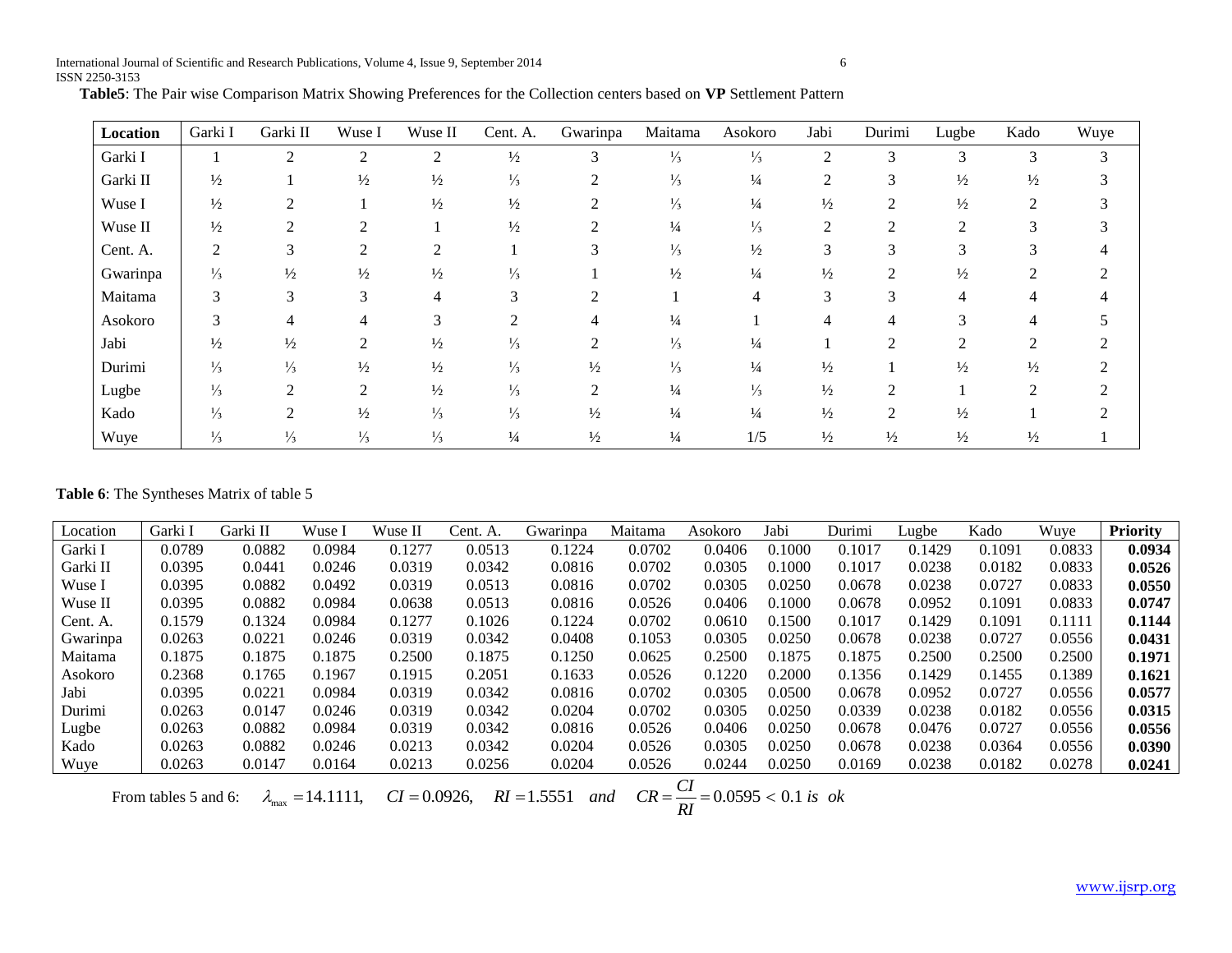| ISSN 2250-3153                                                                                                                        |  |  |
|---------------------------------------------------------------------------------------------------------------------------------------|--|--|
| <b>Table7:</b> The Pair wise Comparison Matrix Showing Preferences for the Collection centers based on <b>RNDC</b> Settlement Pattern |  |  |

| Location | Garki I       | Garki II       | Wuse I         | Wuse II       | Cent. A.      | Gwarinpa       | Maitama       | Asokoro        | Jabi          | Durimi        | Lugbe         | Kado          | Wuye           |
|----------|---------------|----------------|----------------|---------------|---------------|----------------|---------------|----------------|---------------|---------------|---------------|---------------|----------------|
| Garki I  |               | $\overline{2}$ | 3              | 2             | 2             | $\overline{2}$ | 2             | $\overline{4}$ | 4             | 2             | 3             | 3             | $\overline{4}$ |
| Garki II | $\frac{1}{2}$ |                | $\frac{1}{2}$  | $\frac{1}{2}$ | $\frac{1}{4}$ | $\frac{1}{3}$  |               | Δ              | 3             |               |               |               | 3              |
| Wuse I   | $\frac{1}{3}$ | 2              |                | ↑             | $\frac{1}{2}$ | $\frac{1}{2}$  |               | 3              |               |               | ◠             |               | 3              |
| Wuse II  | $\frac{1}{2}$ | $\overline{2}$ | $\frac{1}{2}$  |               | $\frac{1}{2}$ | $\frac{1}{2}$  |               | 2              | ⌒             |               | 3             |               | 4              |
| Cent. A. | $\frac{1}{2}$ | 4              | $\overline{2}$ |               |               | $\mathcal{D}$  |               |                |               |               |               |               | 3              |
| Gwarinpa | $\frac{1}{2}$ | 3              | 2              |               | $\frac{1}{2}$ |                |               | Δ              | ◠             |               |               |               | 4              |
| Maitama  | $\frac{1}{2}$ | $\frac{1}{3}$  | $\frac{1}{2}$  | $\frac{1}{2}$ | $\frac{1}{2}$ | $\frac{1}{2}$  |               | $\frac{1}{2}$  | $\frac{1}{2}$ | $\frac{1}{3}$ | $\frac{1}{3}$ | $\frac{1}{2}$ | 2              |
| Asokoro  | $\frac{1}{4}$ | $\frac{1}{3}$  | $\frac{1}{3}$  | $\frac{1}{2}$ | $\frac{1}{3}$ | $\frac{1}{2}$  |               |                | $\frac{1}{2}$ | $\frac{1}{3}$ | $\frac{1}{2}$ | 3             | 4              |
| Jabi     | $\frac{1}{4}$ | $\frac{1}{3}$  | $\frac{1}{3}$  | $\frac{1}{3}$ | $\frac{1}{3}$ | $1/2$          |               | $\bigcap$      |               | $\frac{1}{2}$ | $\frac{1}{2}$ | $\frac{1}{2}$ | ◠              |
| Durimi   | $\frac{1}{2}$ | $\frac{1}{3}$  | $\frac{1}{2}$  | $\frac{1}{2}$ | $\frac{1}{3}$ | $\frac{1}{3}$  | 3             | 3              |               |               |               |               | C              |
| Lugbe    | $\frac{1}{3}$ | $\frac{1}{3}$  | $\frac{1}{2}$  | $\frac{1}{3}$ | $\frac{1}{2}$ | $\frac{1}{2}$  | 3             | 2              | ◠             | $\frac{1}{2}$ |               | $\frac{1}{2}$ | 2              |
| Kado     | $\frac{1}{3}$ | $\frac{1}{2}$  | $\frac{1}{2}$  | $\frac{1}{3}$ | $\frac{1}{4}$ | $\frac{1}{2}$  | ◠             | $\frac{1}{3}$  | ◠             | $\frac{1}{2}$ |               |               | ◠              |
| Wuye     | $\frac{1}{4}$ | $\frac{1}{3}$  | $\frac{1}{3}$  | $\frac{1}{4}$ | $\frac{1}{3}$ | $\frac{1}{4}$  | $\frac{1}{2}$ | $\frac{1}{4}$  | $\frac{1}{2}$ | $\frac{1}{2}$ | $\frac{1}{2}$ | $\frac{1}{2}$ |                |

**Table 8:** The Syntheses Matrix of table 7

| Location                                                                                                                                    | Garki I | Garki II | Wuse I | Wuse II | Cent. A. | Gwarinpa | Maitama | Asokoro | Jabi   | Durimi | Lugbe  | Kado   | Wuye   | <b>Priority</b> |
|---------------------------------------------------------------------------------------------------------------------------------------------|---------|----------|--------|---------|----------|----------|---------|---------|--------|--------|--------|--------|--------|-----------------|
| Garki I                                                                                                                                     | 0.1739  | 0.1200   | 0.2500 | 0.1633  | 0.2727   | 0.2124   | 0.0755  | 0.1595  | 0.1509 | 0.1071 | 0.1374 | 0.1250 | 0.1111 | 0.1584          |
| Garki II                                                                                                                                    | 0.0870  | 0.0600   | 0.0417 | 0.0408  | 0.0341   | 0.0354   | 0.1132  | 0.0797  | 0.1132 | 0.1607 | 0.1374 | 0.0833 | 0.0833 | 0.0823          |
| Wuse I                                                                                                                                      | 0.0580  | 0.1200   | 0.0833 | 0.1633  | 0.0682   | 0.0531   | 0.0755  | 0.1196  | 0.1132 | 0.1071 | 0.0916 | 0.0833 | 0.0833 | 0.0938          |
| Wuse II                                                                                                                                     | 0.0870  | 0.1200   | 0.0417 | 0.0816  | 0.0682   | 0.0531   | 0.0755  | 0.0797  | 0.1132 | 0.1071 | 0.1374 | 0.1250 | 0.1111 | 0.0924          |
| Cent. A.                                                                                                                                    | 0.0870  | 0.2400   | 0.1667 | 0.1633  | 0.1364   | 0.2124   | 0.0755  | 0.1196  | 0.1132 | 0.1607 | 0.0916 | 0.1667 | 0.0833 | 0.1397          |
| Gwarinpa                                                                                                                                    | 0.0870  | 0.1800   | 0.1667 | 0.1633  | 0.0682   | 0.1062   | 0.0755  | 0.0797  | 0.0755 | 0.1607 | 0.0916 | 0.0833 | 0.1111 | 0.1114          |
| Maitama                                                                                                                                     | 0.0313  | 0.0208   | 0.0313 | 0.0313  | 0.0313   | 0.0313   | 0.0625  | 0.0313  | 0.0313 | 0.0208 | 0.0208 | 0.0313 | 0.1250 | 0.0385          |
| Asokoro                                                                                                                                     | 0.0435  | 0.0300   | 0.0278 | 0.0408  | 0.0455   | 0.0531   | 0.0755  | 0.0399  | 0.0189 | 0.0179 | 0.0229 | 0.1250 | 0.1111 | 0.0501          |
| Jabi                                                                                                                                        | 0.0435  | 0.0200   | 0.0278 | 0.0272  | 0.0455   | 0.0531   | 0.0755  | 0.0797  | 0.0377 | 0.0268 | 0.0229 | 0.0208 | 0.0556 | 0.0412          |
| Durimi                                                                                                                                      | 0.0870  | 0.0200   | 0.0417 | 0.0408  | 0.0455   | 0.0354   | 0.1132  | 0.1196  | 0.0755 | 0.0536 | 0.0916 | 0.0833 | 0.0556 | 0.0664          |
| Lugbe                                                                                                                                       | 0.0580  | 0.0200   | 0.0417 | 0.0272  | 0.0682   | 0.0531   | 0.1132  | 0.0797  | 0.0755 | 0.0268 | 0.0458 | 0.0208 | 0.0556 | 0.0527          |
| Kado                                                                                                                                        | 0.0580  | 0.0300   | 0.0417 | 0.0272  | 0.0341   | 0.0531   | 0.0755  | 0.0133  | 0.0755 | 0.0268 | 0.0916 | 0.0417 | 0.0556 | 0.0480          |
| Wuye                                                                                                                                        | 0.0435  | 0.0200   | 0.0278 | 0.0204  | 0.0455   | 0.0265   | 0.0189  | 0.0100  | 0.0189 | 0.0268 | 0.0229 | 0.0208 | 0.0278 | 0.0254          |
| CI<br>$\lambda_{\text{max}} = 14.3104$ , $CI = 0.1092$ , $RI = 1.5551$ and $CR = \frac{C}{RI} = 0.0702 < 0.1$ is ok.<br>From table 7 and 8: |         |          |        |         |          |          |         |         |        |        |        |        |        |                 |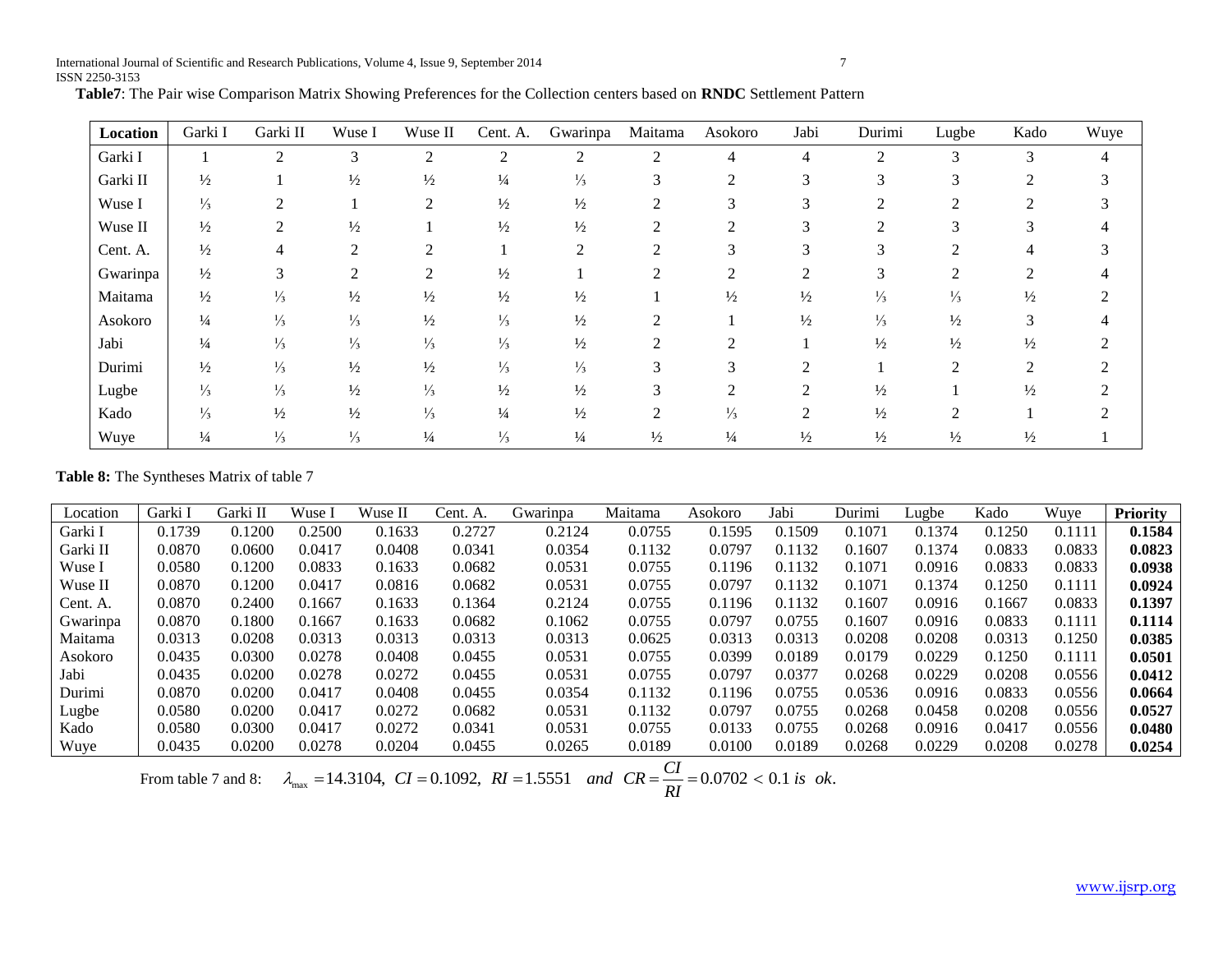|          | Pair<br>wise      | More<br>Important |                                          | <b>Numerical</b> |
|----------|-------------------|-------------------|------------------------------------------|------------------|
| $S/N0$ . | <b>Comparison</b> | <b>Criterion</b>  | <b>How Much More Important</b>           | <b>Rating</b>    |
|          | PD-VP             | PD                | Strongly to very strongly more important |                  |
|          | PD-RNDC           | <b>PD</b>         | Moderately to strongly more important    |                  |
|          | <b>VP-RNDC</b>    | <b>VP</b>         | Moderately more important                |                  |

## **Table 9: The Pair wise Comparisons of the three Settlement Patterns**

### **Table 10: The Pair wise Comparison Matrix**

| <b>Settlement Pattern</b> | <b>PD</b> | <b>RNDC</b> |
|---------------------------|-----------|-------------|
| PD                        |           |             |
|                           |           |             |
| RNDC.                     | '∕າ       |             |

**Table 11: The Syntheses Matrix of table 10**

| <b>Settlement Pattern</b> | PD     | <b>VP</b> | <b>RNDC</b> | Priority |
|---------------------------|--------|-----------|-------------|----------|
| PD                        | 0.5882 | 0.7895    | 0.3333      | 0.5703   |
| VP.                       | 0.1176 | 0.1579    | 0.5000      | 0.2585   |
| <b>RNDC</b>               | 0.2941 | 0.0526    | 0.1667      | 0.1711   |

| RNDC                            | 0.2941        | 0.0526        | 0.1667                                                     | 0.1711 |
|---------------------------------|---------------|---------------|------------------------------------------------------------|--------|
| $\lambda_{\text{max}} = 3.0523$ | $CI = 0.0262$ | $RI = 0.5245$ | $CR = \frac{CI}{RI} = 0.0499 < 0.1 \cdot \frac{Wuy}{Kadd}$ |        |

The judgment is consistent

| Table 12: Summary of Relative Weights for each            |
|-----------------------------------------------------------|
| <b>Collection Centres according to Settlement Pattern</b> |

|                                              | <b>Settlement Patterns</b> |           |             |
|----------------------------------------------|----------------------------|-----------|-------------|
| Waste<br><b>Collection</b><br><b>Centers</b> | <b>PD</b>                  | <b>VP</b> | <b>RNDC</b> |
| Garki I                                      | 0.1254                     | 0.0934    | 0.1584      |
| Garki II                                     | 0.1126                     | 0.0526    | 0.0823      |
| Wuse I                                       | 0.1882                     | 0.0550    | 0.0938      |
| Wuse II                                      | 0.1382                     | 0.0747    | 0.0924      |
| Cent. A.                                     | 0.0401                     | 0.1144    | 0.1397      |
| Gwarinpa                                     | 0.0670                     | 0.0431    | 0.1114      |
| Maitama                                      | 0.0222                     | 0.1971    | 0.0385      |
| Asokoro                                      | 0.0254                     | 0.1621    | 0.0501      |
| Jabi                                         | 0.0705                     | 0.0577    | 0.0412      |
| Durimi                                       | 0.0631                     | 0.0315    | 0.0664      |
| Lugbe                                        | 0.0653                     | 0.0556    | 0.0527      |
| Kado                                         | 0.0406                     | 0.0390    | 0.0480      |
| Wuye                                         | 0.0421                     | 0.0241    | 0.0254      |

### **Table 13: Rankings of the Collection Centres for Disposal of Population Density Settlement Pattern**

| <b>Location/Collection Sites</b> | Weight | <b>Ranking</b>   |
|----------------------------------|--------|------------------|
| Wuse I                           | 0.1882 | 1 <sup>st</sup>  |
| Wuse II                          | 0.1382 | 2 <sup>nd</sup>  |
| Garki I                          | 0.1254 | 3 <sup>rd</sup>  |
| Garki II                         | 0.1126 | 4 <sup>th</sup>  |
| Jabi                             | 0.0705 | 5 <sup>th</sup>  |
| Gwarinpa                         | 0.0670 | 6 <sup>th</sup>  |
| Lugbe                            | 0.0653 | 7 <sup>th</sup>  |
| Durimi                           | 0.0631 | 8 <sup>th</sup>  |
| Wuye                             | 0.0421 | q <sup>th</sup>  |
| Kado                             | 0.0406 | $10^{\text{th}}$ |
| Cent. A                          | 0.0401 | $11^{th}$        |
| Asokoro                          | 0.0254 | $12^{th}$        |
| Maitama                          | 0.0222 | $13^{th}$        |

# **Table 14: Ranked Ratings of the Collection sites for Disposal at Very Important Persons Settlement Pattern**

| <b>Location/Collection Sites</b> | Weight | <b>Ranking</b>   |
|----------------------------------|--------|------------------|
| Maitama                          | 0.1971 | 1 <sup>st</sup>  |
| Asokoro                          | 0.1621 | 2 <sup>nd</sup>  |
| Cent. A                          | 0.1144 | 3 <sup>rd</sup>  |
| Garki I                          | 0.0934 | 4 <sup>th</sup>  |
| Wuse II                          | 0.0747 | 5 <sup>th</sup>  |
| Jabi                             | 0.0577 | $6^{\text{th}}$  |
| Lugbe                            | 0.0556 | 7 <sup>th</sup>  |
| Wuse I                           | 0.0550 | 8 <sup>th</sup>  |
| Garki II                         | 0.0526 | 9 <sup>th</sup>  |
| Gwarinpa                         | 0.0431 | 10 <sup>th</sup> |
| Kado                             | 0.0390 | 11 <sup>th</sup> |
| Durimi                           | 0.0315 | $12^{th}$        |
| Wuye                             | 0.0241 | $13^{\text{th}}$ |